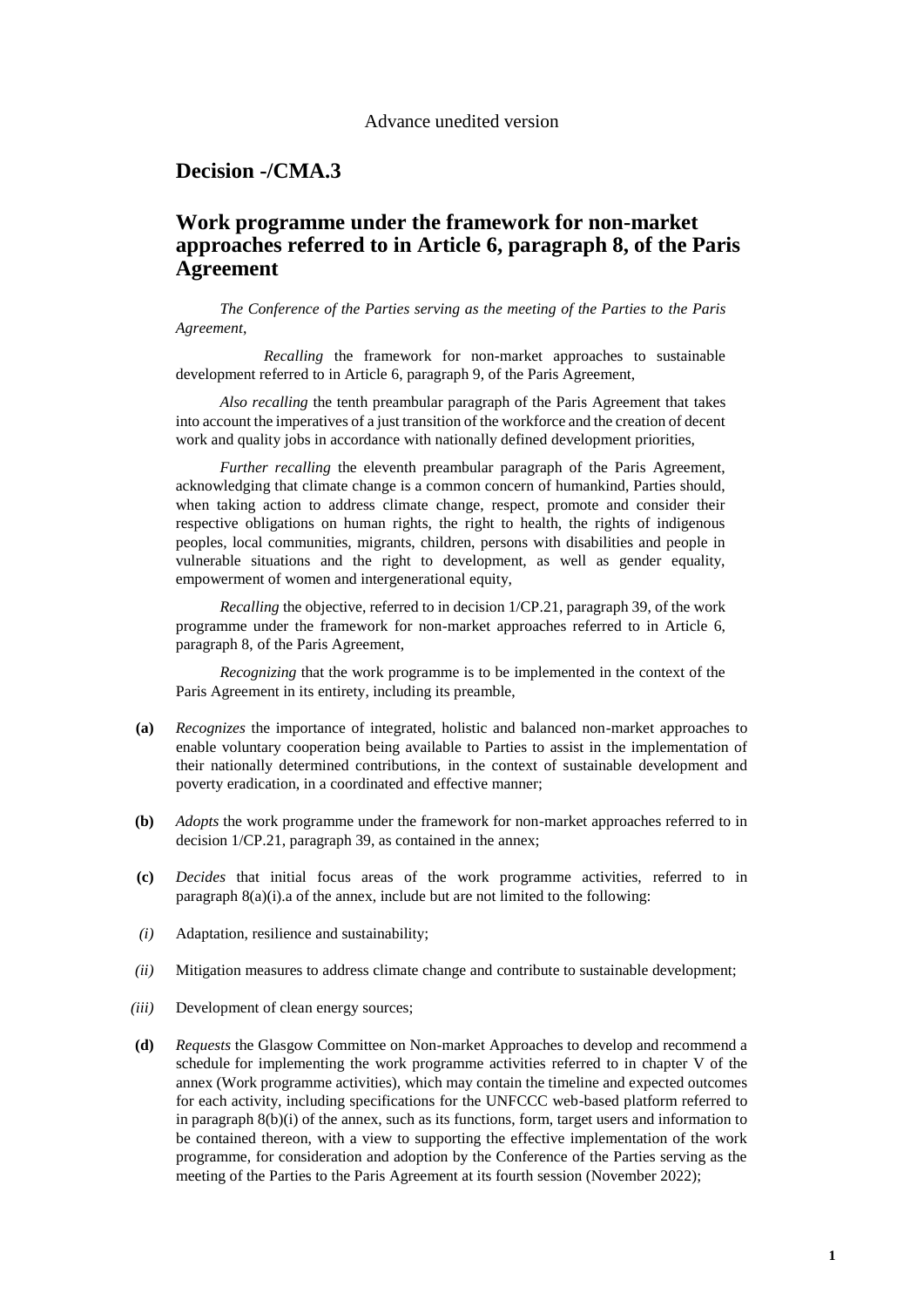- **(e)** *Encourages* Parties, public and private sector stakeholders and civil society organizations to actively engage in the research, development and implementation of non-market approaches;
- **(f)** *Invites* Parties and observers to submit via the submission portal by 28 February 2022 views and information on:
- *(i)* Existing relevant non-market approaches that may be facilitated under the framework in the initial focus areas referred to in paragraph 3 above that are in accordance with the provisions referred to in chapter II of the annex (Non-market approaches under the framework);
- *(ii)* Examples of potential additional focus areas of non-market approaches that may be facilitated under the framework (e.g. social inclusivity, financial policies and measures, circular economy, blue carbon, just transition of the workforce, adaptation benefit mechanism) and existing relevant non-market approaches that may be facilitated under the framework in the potential additional focus areas that are in accordance with the provisions referred to in chapter II of the annex (Non-market approaches under the framework);
- *(iii)* The UNFCCC web-based platform referred to in paragraph 8(b)(i) of the annex, including how to operationalize it (e.g. functions, form, target users, information to be contained thereon, timeline for development and implementation, and lessons learned from existing relevant tools, including under the Convention and the Paris Agreement);
- *(iv)* The schedule for implementing the work programme activities;
- **(g)** *Requests* the secretariat to prepare a synthesis report on the matters referred to in paragraph 6 above for consideration by the Glasgow Committee on Non-market Approaches at its  $1<sup>st</sup>$ meeting (June 2022);
- **(h)** *Also requests* the secretariat to:
- *(i)* Organize an in-session workshop, with the broad participation of relevant experts, on the matters referred to in paragraph 6 above, taking into consideration the submissions and synthesis report on the matters, to be held in conjunction with the fifty-sixth session of the Subsidiary Body for Scientific and Technological Advice (June 2022);
- *(ii)* Prepare a report on that workshop for consideration by the Glasgow Committee on Nonmarket Approaches at its 2<sup>nd</sup> meeting (November 2022);
- **(i)** *Decides* to review the report of the Glasgow Committee on Non-market Approaches and provide guidance on the framework and the work programme, as appropriate;
- **(j)** *Requests* the Subsidiary Body for Scientific and Technological Advice to review the work programme, including its activities, at its sixty-fourth (June 2026) and sixty-fifth (November 2026) sessions with a view to enhancing the effectiveness of the work programme, taking into account relevant inputs, including the outcomes of the global stocktake, and to make recommendations thereon for consideration and adoption by the Conference of the Parties serving as the meeting of the Parties to the Paris Agreement by no later than at its eighth session (2026);
- **(k)** *Takes note* of the estimated budgetary implications of the activities to be undertaken by the secretariat referred to in this decision;
- **(l)** *Requests* that the actions called for in this decision be undertaken subject to the availability of financial resources;
- **(m)** *Invites* Parties to make contributions to the Trust Fund for Supplementary Activities for implementing the work programme.

-

<sup>1</sup> [https://www4.unfccc.int/sites/submissionsstaging/Pages/Home.aspx.](https://www4.unfccc.int/sites/submissionsstaging/Pages/Home.aspx)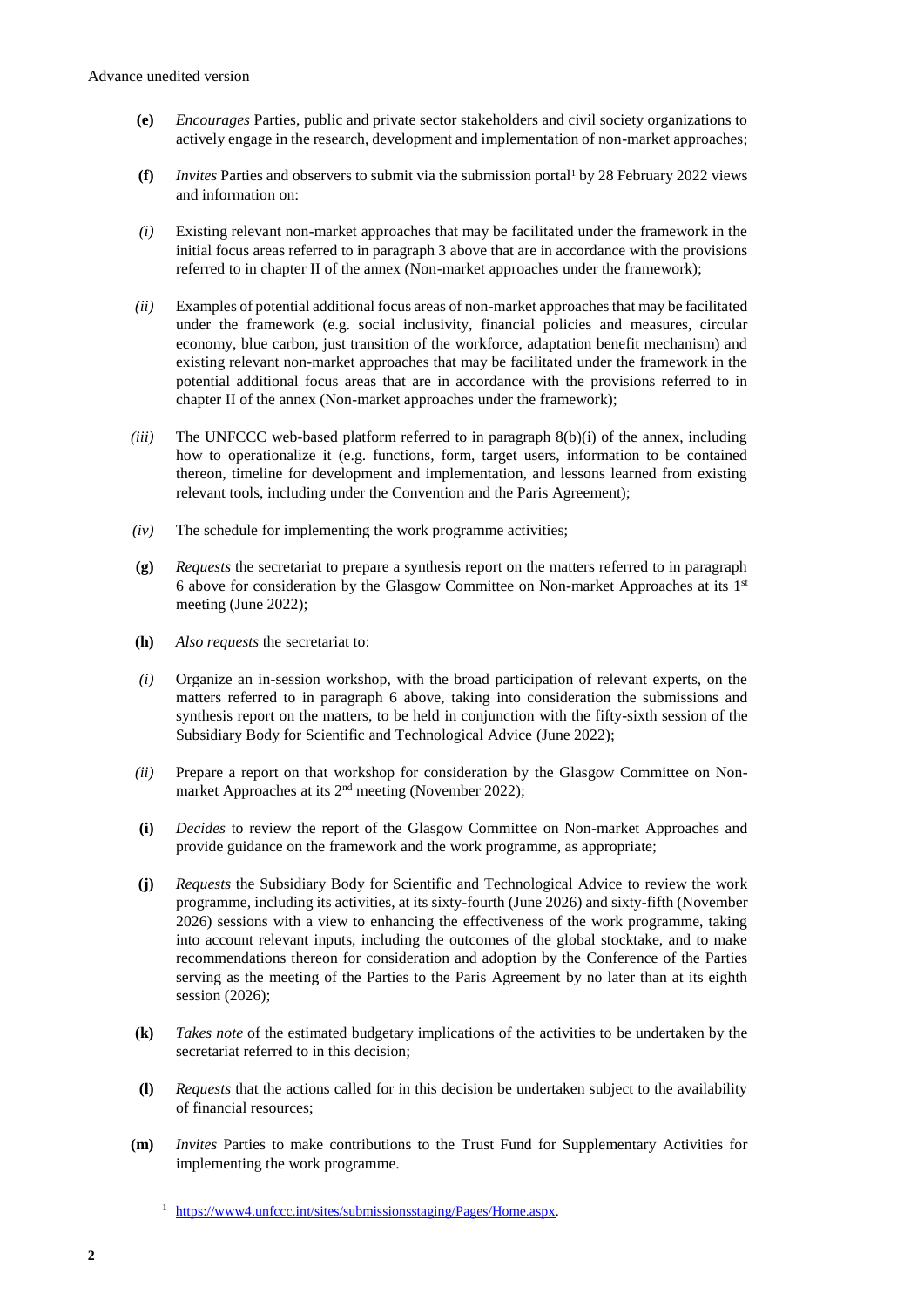#### **Annex**

# **Work programme under the framework for non-market approaches referred to in Article 6, paragraph 8, of the Paris Agreement**

### **I. Principles**

1. The following principles, in addition to the elements reflected in Article<sup>2</sup> 6, paragraphs 8–9, and decision 1/CP.21, paragraph 39, guide the implementation of the framework for non-market approaches (NMAs) referred to in Article 6, paragraph 9, and the work programme under the framework referred to in decision 1/CP.21, paragraph 39:

(a) The framework:

(i) Facilitates the use and coordination of NMAs in the implementation of Parties' nationally determined contributions (NDCs) in the context of sustainable development and poverty eradication;

(ii) Enhances linkages and creates synergies between, inter alia, mitigation, adaptation, finance, technology development and transfer, and capacity-building, while avoiding duplication of the efforts under the framework with the work of the subsidiary and constituted bodies under the Convention and the Paris Agreement, taking into account the mandates of these bodies;

(a) NMAs facilitated under the framework represent:

(i) Voluntary cooperative actions that are not reliant on market-based approaches and that do not include transactions or quid pro quo operations;

(ii) Integrated, innovative and transformational actions that have significant potential to deliver higher mitigation and adaptation ambitions;

Actions that support the implementation of NDCs of Parties hosting NMAs (hereinafter referred to as host Parties) and contribute to achieving the long-term temperature goal of the Paris Agreement;

(b) The work programme, consistent with its objective referred to in decision 1/CP.21, paragraph 39, aims to identify measures to facilitate NMAs and enhance linkages and create synergies as referred to in paragraph 1(a) above.

# **II. Non-market approaches under the framework**

2. Each NMA facilitated under the framework, in the context of Article 6, paragraph 8:

(a) Aims to:

1

(i) Promote mitigation and adaptation ambition;

(ii) Enhance participation of public and private sector and civil society organizations in the implementation of NDCs; and

(iii) Enable opportunities for coordination across instruments and relevant institutional arrangements;

<sup>&</sup>lt;sup>2</sup> "Article" refers to an Article of the Paris Agreement, unless otherwise specified.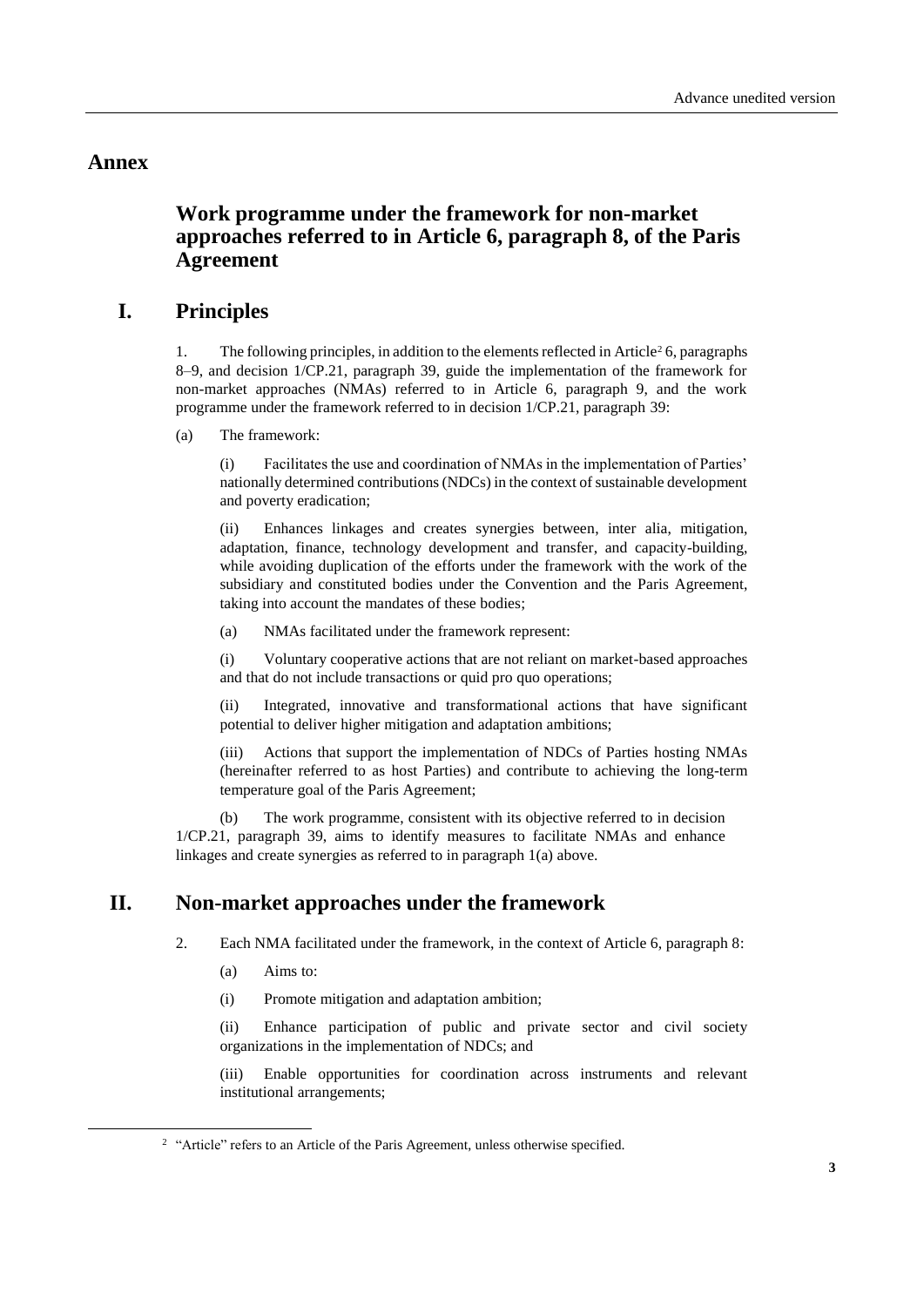(b) Assists participating Parties in implementing their NDCs in an integrated, holistic and balanced manner, including through, inter alia:

(i) Mitigation, adaptation, finance, technology development and transfer, and capacity-building, as appropriate;

- (ii) Contribution to sustainable development and poverty eradication.
- 3. In addition, each NMA facilitated under the framework:
	- (a) Is identified by the participating Parties on a voluntary basis;
	- (b) Involves more than one participating Party;
	- (c) Does not involve the transfer of any mitigation outcomes;

(d) Facilitates the implementation of NDCs of host Parties and contributes to achieving the long-term temperature goal of the Paris Agreement;

(e) Is conducted in a manner that respects, promotes and considers respective obligations of Parties on human rights, the right to health, the rights of indigenous peoples, local communities, migrants, children, persons with disabilities and people in vulnerable situations and the right to development, as well as gender equality, empowerment of women and intergenerational equity, consistent with the eleventh preambular paragraph of the Paris Agreement;

(f) Minimizes and, where possible, avoids negative environmental, economic and social impacts.

## **III. Governance of the framework**

4. The Glasgow Committee on Non-market Approaches is hereby established to implement the framework and the work programme by providing Parties with opportunities for non-market-based cooperation to implement mitigation and adaptation actions in their NDCs.

5. The Glasgow Committee will be convened by the Chair of the Subsidiary Body for Scientific and Technological Advice (SBSTA) and operate in accordance with the procedures applicable to contact groups and under the guidance of the Chair. It will meet in conjunction with the first and second sessional period meeting of the SBSTA each year, with its 1<sup>st</sup> meeting to take place in conjunction with SBSTA 56 (June 2022).

6. The SBSTA will consider whether institutional arrangements for the framework that will supersede the Glasgow Committee are needed and make recommendations for consideration and adoption by the Conference of the Parties serving as the meeting of the Parties to the Paris Agreement (CMA) at its ninth session (2027).

#### **IV. Modalities of the work programme**

- 7. The modalities of the work programme may include, as appropriate:
	- (a) Workshops;

(b) Engagement with public and private sector stakeholders, including technical experts, businesses, civil society organizations and financial institutions;

(c) Submissions from Parties, observers and public and private sector stakeholders;

(d) Technical papers and synthesis reports prepared by the secretariat;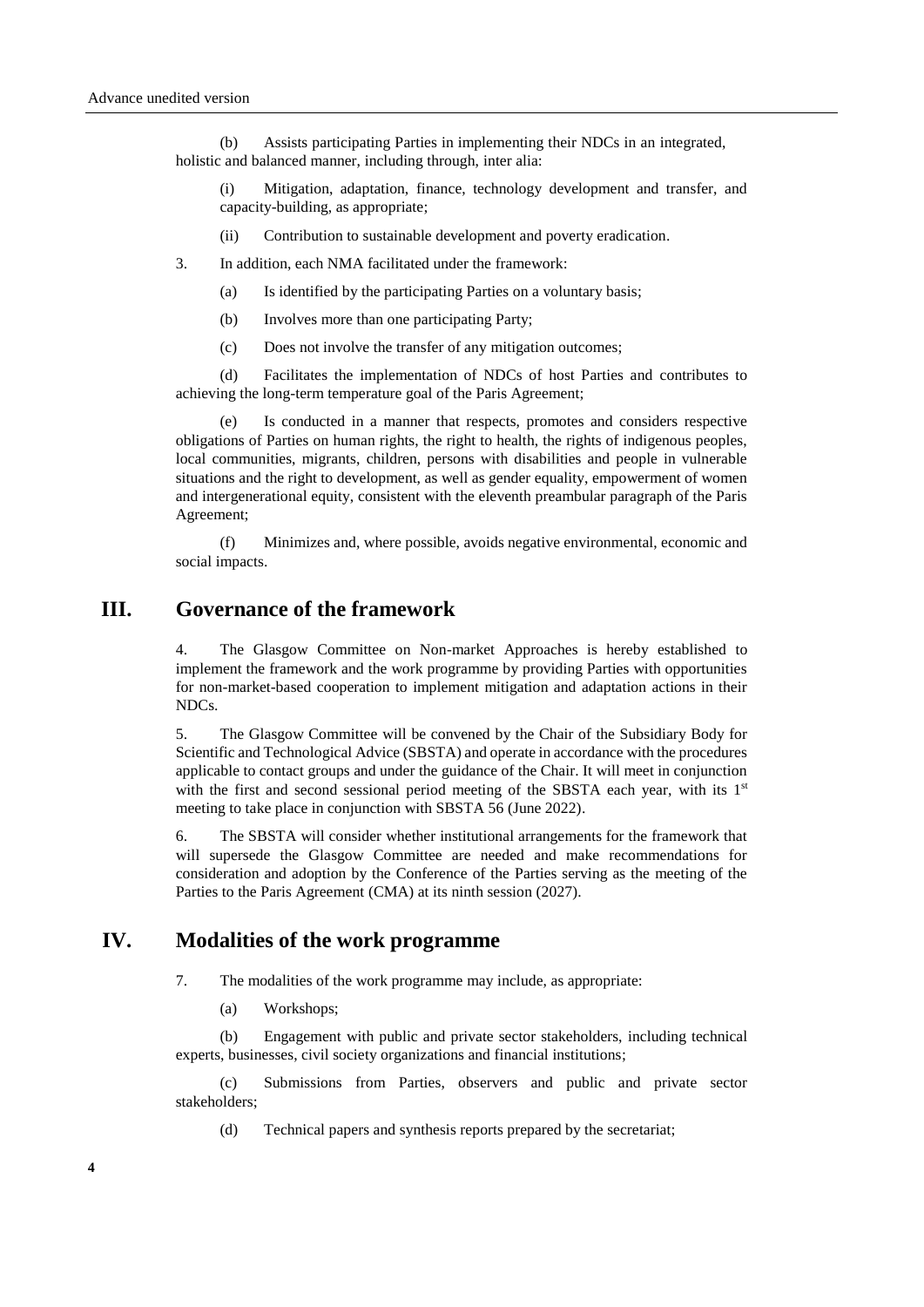(e) The collaboration, where needed, of the Glasgow Committee with relevant bodies, institutional arrangements and processes under or related to the Convention and the Paris Agreement, taking into account their mandates.

#### **V. Work programme activities**

8. The work programme will be initiated in 2022 and include, but not be limited to, the following activities:

(a) Identifying measures for enhancing existing linkages, creating synergies and facilitating coordination and implementation of NMAs:

- (i) Identification of NMAs:
	- a. Identifying focus areas of the work programme activities;

b. Identifying existing NMAs under the framework that are in accordance with the provisions referred to in chapter II above (Non-market approaches under the framework);

(ii) Identification of measures:

a. Identifying and evaluating positive and other experience of existing linkages, synergies, coordination and implementation in relation to NMAs;

b. Identifying measures for enhancing existing linkages, creating synergies and facilitating coordination and implementation of NMAs, including in the local, subnational, national and global context;

(b) Implementing measures:

(i) Developing and implementing tools, with the assistance of the secretariat, including a UNFCCC web-based platform for recording and exchanging information on NMAs, including information identified through the work programme, and supporting the identification of opportunities for participating Parties to identify, develop and implement NMAs;

Identifying and sharing information, best practices, lessons learned and case studies in relation to developing and implementing NMAs, including on how to:

a. Replicate successful NMAs, including in the local, subnational, national and global context;

b. Facilitate enabling environments and successful policy frameworks;

c. Enhance the engagement in NMAs by the private sector, civil society organizations and vulnerable and impacted sectors and communities;

d. Leverage and generate mitigation co-benefits resulting from adaptation actions and /or economic diversification plans that assist the implementation of NDCs;

e. Promote cooperation on NMAs between Parties that supports the implementation of ambitious NDCs contributing to the achievement of the long-term temperature goal of the Paris Agreement, including in relation to the development of NMAs;

- f. Estimate and report the impacts of NMAs on mitigation and adaptation;
- g. Establish guidelines, procedures and safeguards to facilitate NMAs;